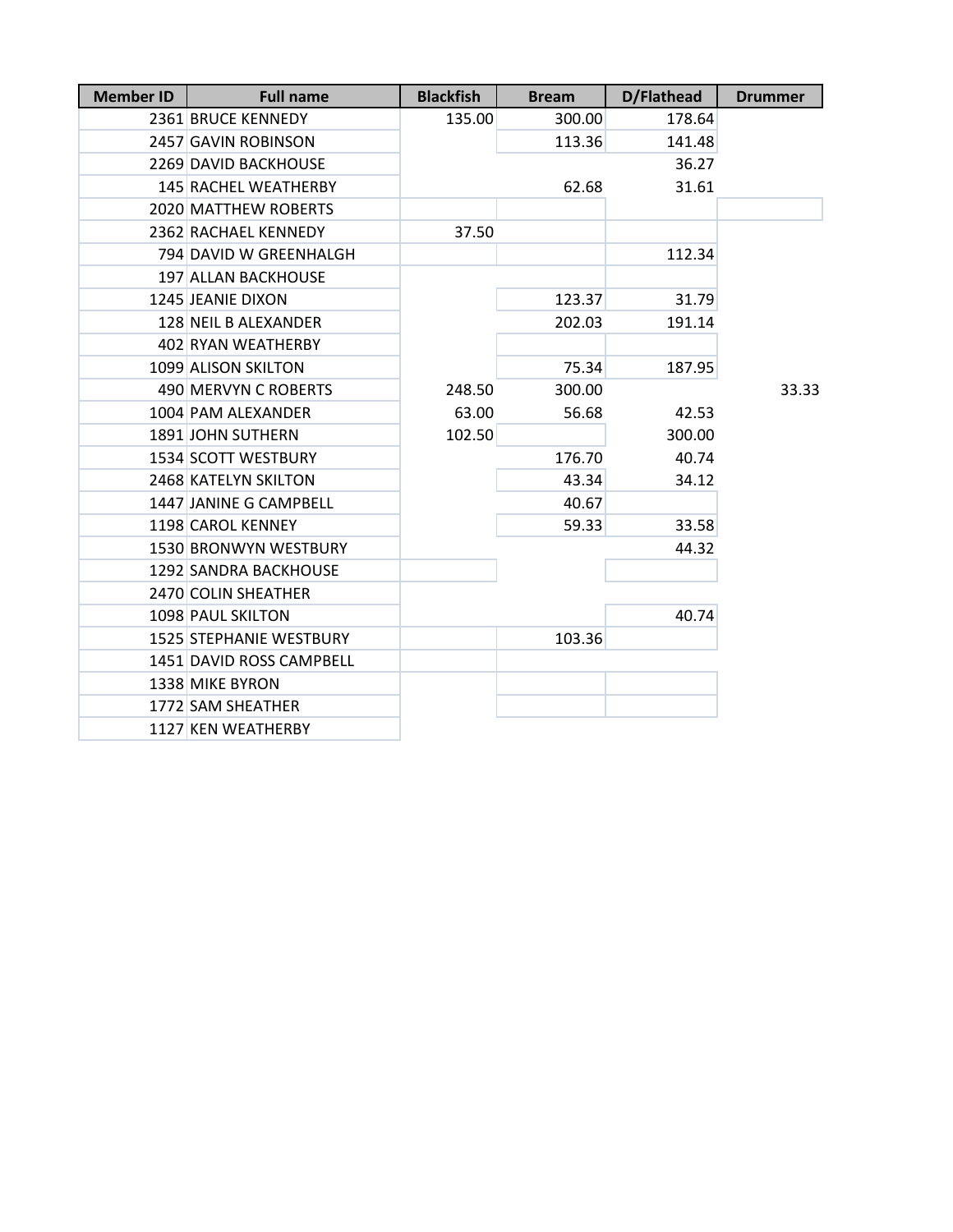| <b>Flounder</b> | <b>Flying Gurnard</b> | Garfish | <b>Gummy Shark</b> | Leatherjacket | <b>Morwong</b> |
|-----------------|-----------------------|---------|--------------------|---------------|----------------|
|                 |                       |         |                    |               | 300.00         |
| 50.01           | 57.24                 |         |                    | 75.00         | 300.00         |
| 47.34           | 104.91                | 230.73  |                    |               | 274.00         |
|                 |                       | 248.41  |                    | 82.80         | 300.00         |
|                 | 89.02                 |         |                    | 30.00         | 300.00         |
| 46.68           |                       |         | 41.99              |               | 300.00         |
|                 | 61.33                 |         |                    |               | 206.40         |
| 49.34           |                       | 117.68  |                    | 51.30         | 218.00         |
| 46.68           | 66.32                 | 72.30   | 30.00              |               | 300.00         |
| 36.67           |                       | 300.00  |                    |               |                |
|                 |                       | 163.82  |                    |               | 76.00          |
|                 |                       | 79.22   |                    |               | 107.60         |
|                 |                       |         |                    |               |                |
|                 |                       | 300.00  |                    |               | 98.00          |
|                 |                       | 223.03  |                    |               |                |
|                 |                       |         |                    |               |                |
|                 |                       |         |                    |               | 68.00          |
|                 |                       |         |                    |               | 82.00          |
|                 |                       |         |                    |               | 98.00          |
|                 |                       |         |                    |               |                |
|                 |                       |         |                    |               |                |
|                 |                       |         |                    |               | 86.00          |
|                 |                       |         |                    |               |                |
|                 |                       |         |                    |               |                |
|                 |                       |         |                    |               |                |
|                 |                       |         |                    |               |                |
|                 |                       |         |                    |               | 78.00          |
|                 |                       |         |                    |               |                |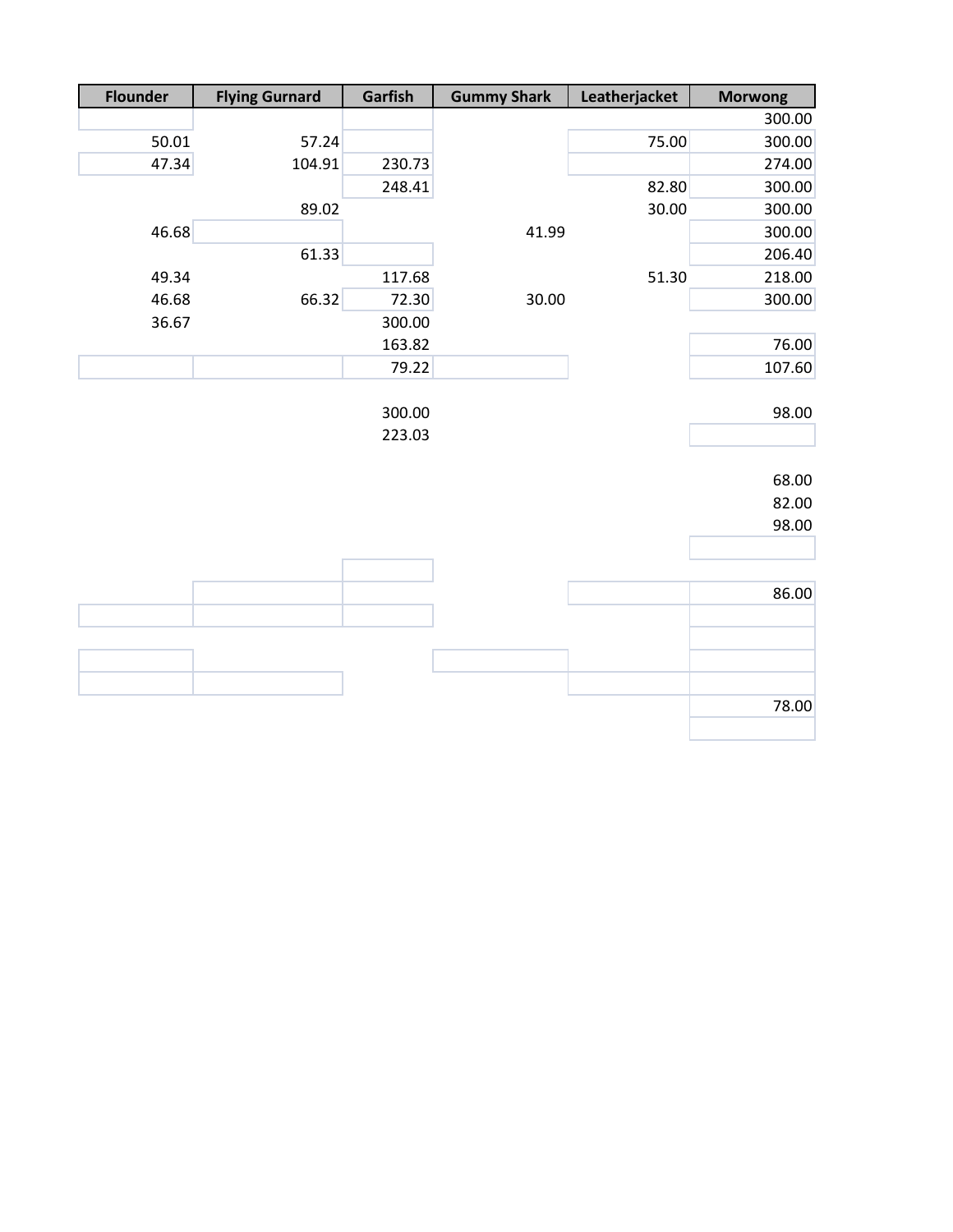| <b>Mullet</b> | Nannygai | Pigfish | S/Flathead | Salmon | sergeant baker |
|---------------|----------|---------|------------|--------|----------------|
| 134.40        | 300.00   |         | 300.00     | 175.00 | 223.23         |
|               | 300.00   | 300.00  | 300.00     |        | 300.00         |
|               | 52.00    | 76.17   | 300.00     |        | 300.00         |
|               | 146.00   | 93.78   | 284.38     |        | 230.56         |
|               | 50.00    | 145.68  | 300.00     |        | 300.00         |
|               | 105.00   |         | 300.00     | 45.00  | 300.00         |
| 52.20         | 205.00   | 119.96  | 300.00     |        | 170.81         |
|               | 140.00   | 199.00  | 228.75     |        | 46.65          |
|               |          | 87.12   | 300.00     |        | 114.42         |
| 96.85         |          |         | 110.00     |        |                |
|               | 141.00   | 82.36   | 174.38     |        | 42.21          |
|               | 198.00   |         | 42.50      |        | 165.04         |
|               |          |         |            |        |                |
|               |          |         | 94.38      |        |                |
|               |          |         |            | 60.25  |                |
|               |          |         |            | 191.25 |                |
|               |          |         |            |        |                |
|               |          |         | 67.81      | 58.75  |                |
|               |          |         | 45.63      |        |                |
|               |          |         |            | 145.50 |                |
|               |          |         | 138.75     |        |                |
|               |          |         | 32.19      |        |                |
|               |          |         | 58.13      | 54.25  |                |
|               |          |         |            |        |                |
|               |          |         | 100.63     |        |                |
|               |          |         |            |        |                |
|               |          |         |            |        |                |
|               |          |         | 43.13      |        |                |